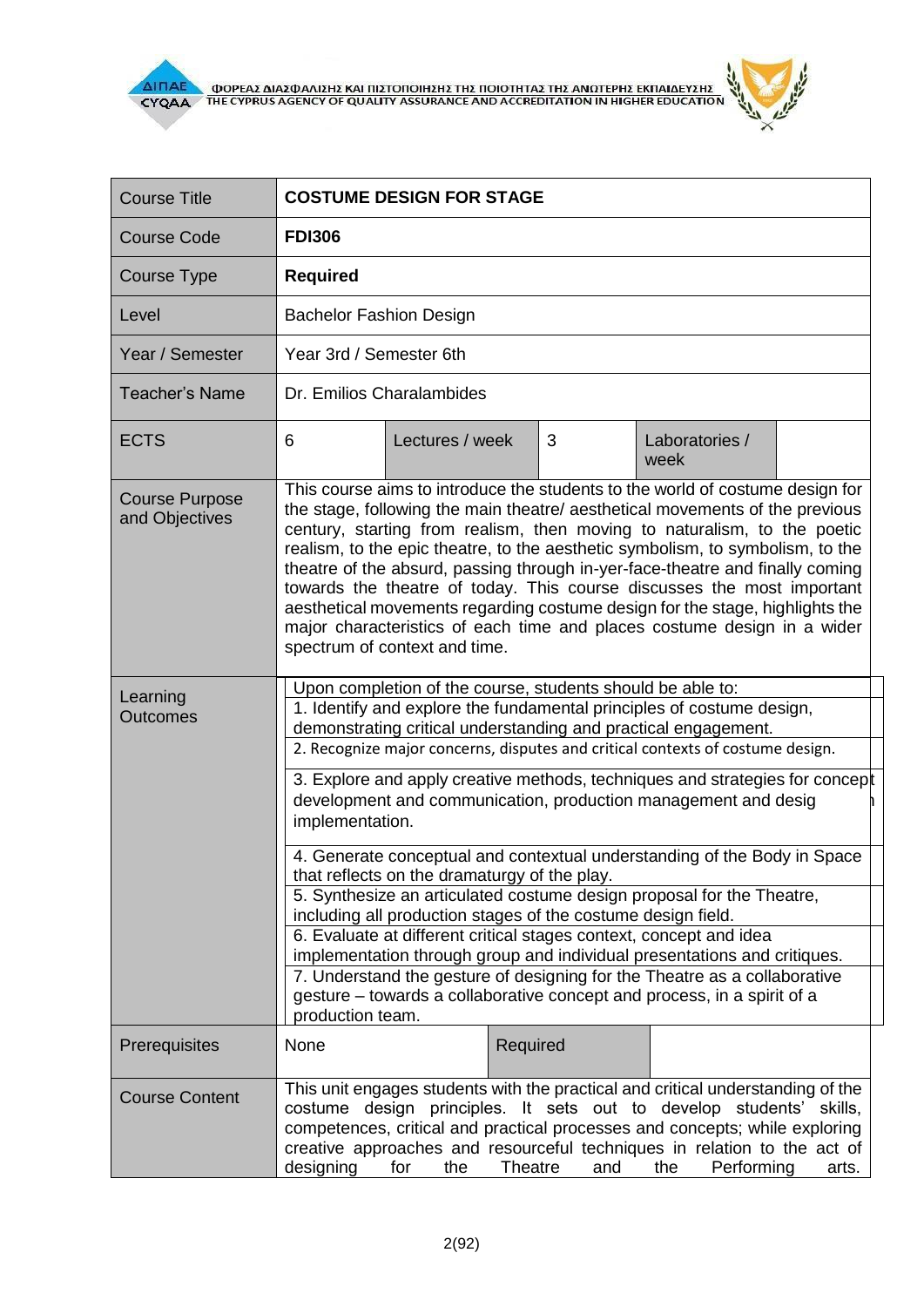

The unit, though it addresses a wide range of important questions and disputes around these design fields, it places emphasis on a major concern and preoccupation of these areas, the Body in Space. As it expands and develops within the fashion course, the unit primarily looks into this major notion through a set of critical and practical speculations. Through critical paradigms of costume design approaches from leading practitioners along with a series of practical applications and studio experimentation, students primarily address and develop understanding of the scenographic presence /perception of the Body in Space. They become engaged in pushing forward creative proposals in respect to the body's visual manifestation in space and in relation to a given play. Emphasis is placed on the development of an informed and imaginative visual lexicon that lights up and creatively contributes to the production outlook. Students are, subsequently, guided into understanding, setting and exploring creative strategies and approaches, in respect to dramaturgical analysis and its visual translation(s), scene and character breakdown and story/mood boarding. Attention is paid on building up an inventive and insightful visual identity of the character as well as of the environment they inhabit, through analytical and critical research. 1. Introduction to the science of the theatre: Definition and content of the concept 'theatre' – dramatic text, space, performance, condition, communication, social event, profession, science. 2. Approaching theatre science; History of the theatre, dramaturgy, semiotics of the performance, sociology of the theatre, art and technique of the performance, anthropology of the theatre and comparative theatre science. Characteristics of the dramatic text: Morphological characteristics, structural characteristics, stylish characteristics and dramaturgical analysis of the dramatic text. 3. Introduction to the methodology of analysing the dramatic text: Historical – philological analysis, sociological analysis, psychoanalytical – psycho critical approach, semiotic analysis, social – semiotic method, aesthetic of understanding the dramatic text at the time of its creation. 4. Costume in the Theatre; Preparing costume designs, planning and equipment, the changing shape of period costume, the 19<sup>th</sup> century, from 1895 to First World War, the twenties and thirties, yesterday and today, accessories, theatrical footwear, hairstyles and wigs, the art of make-up. 5. Realism and Naturalism in Scandinavia; Bringing innovation to the international stage: Henrik Ibsen and August Strindberg.

6. Poetic realism;

The answer from Russia: the work of Anton Chekhov.

7. The Epic theatre and the struggle to change the Aristotelian dramatic scheme;

Bertolt Brecht.

8. Aesthetic symbolism and Symbolism in Europe;

Oscar Wilde and Federico Garcia Lorca. From Ireland to Spain.

9. Theatre of the absurd;

Luigi Pirandello towards Eugene Ionesco.

10. The American theatre;

Eugene O' Neill, Tennessee Williams, Arthur Miller, Eduard Albee.

11. The British heritage, the Shakespearian tradition;

From Harold Pinter to Sarah Kane.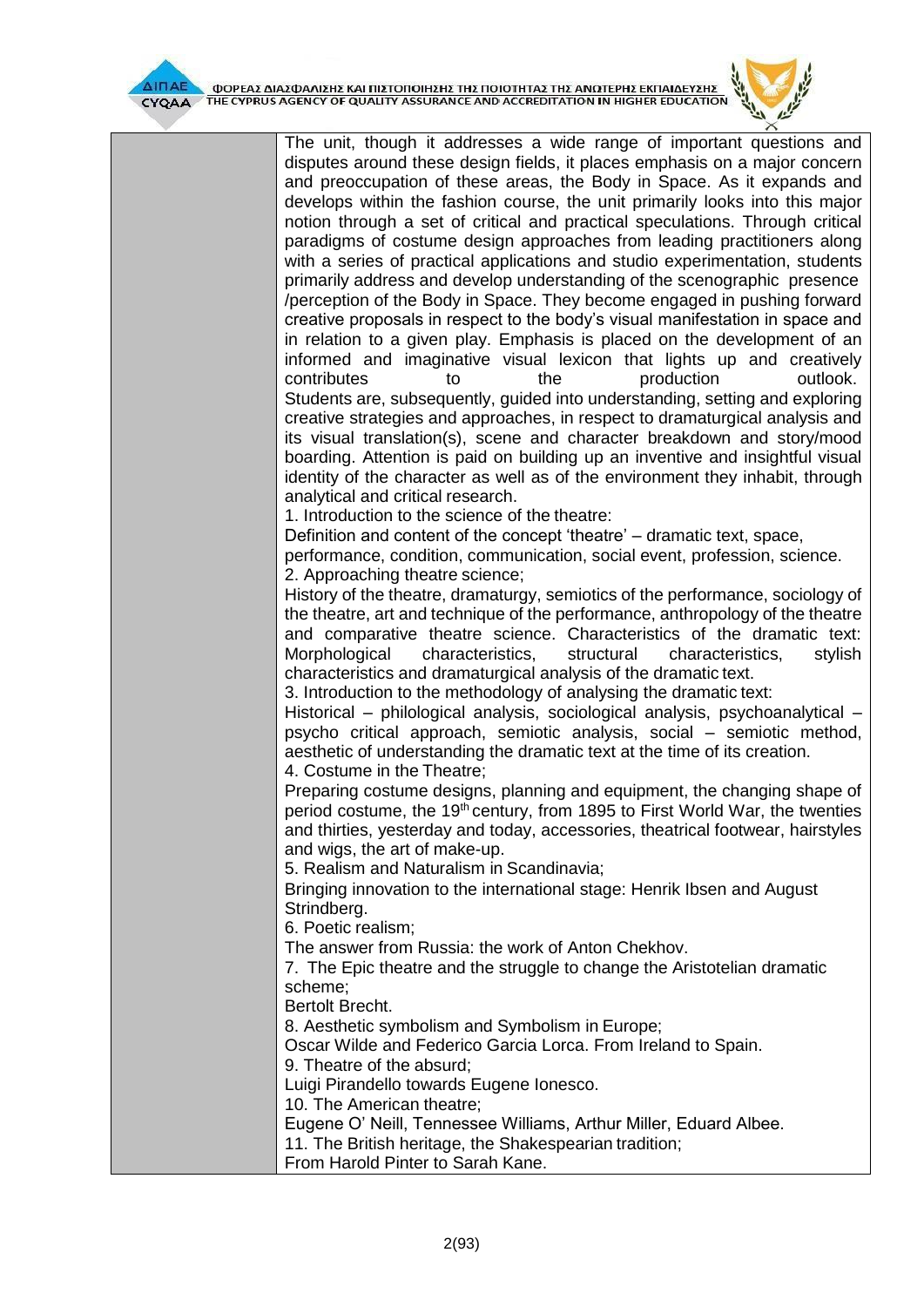



| Lectures and illustrated presentations, screenings of theatre productions.                                                                                                                                                                                                                                                                                                                                                                                                                                                                                                                                                                                                                                                                                                                                                                                                                                                                                                                                                                                                                                                                                                                                                                                                                                                                                                                                                                                                                                                                                                                                                                                                                         |  |  |  |
|----------------------------------------------------------------------------------------------------------------------------------------------------------------------------------------------------------------------------------------------------------------------------------------------------------------------------------------------------------------------------------------------------------------------------------------------------------------------------------------------------------------------------------------------------------------------------------------------------------------------------------------------------------------------------------------------------------------------------------------------------------------------------------------------------------------------------------------------------------------------------------------------------------------------------------------------------------------------------------------------------------------------------------------------------------------------------------------------------------------------------------------------------------------------------------------------------------------------------------------------------------------------------------------------------------------------------------------------------------------------------------------------------------------------------------------------------------------------------------------------------------------------------------------------------------------------------------------------------------------------------------------------------------------------------------------------------|--|--|--|
| Group discussions, critical debates and individual tutorials.                                                                                                                                                                                                                                                                                                                                                                                                                                                                                                                                                                                                                                                                                                                                                                                                                                                                                                                                                                                                                                                                                                                                                                                                                                                                                                                                                                                                                                                                                                                                                                                                                                      |  |  |  |
| Studio practice and specialised workshops.                                                                                                                                                                                                                                                                                                                                                                                                                                                                                                                                                                                                                                                                                                                                                                                                                                                                                                                                                                                                                                                                                                                                                                                                                                                                                                                                                                                                                                                                                                                                                                                                                                                         |  |  |  |
| Visits and reviewing of theatre plays and performances.                                                                                                                                                                                                                                                                                                                                                                                                                                                                                                                                                                                                                                                                                                                                                                                                                                                                                                                                                                                                                                                                                                                                                                                                                                                                                                                                                                                                                                                                                                                                                                                                                                            |  |  |  |
| Dramaturgical/ textual analysis, scene and character breakdown, sketching.                                                                                                                                                                                                                                                                                                                                                                                                                                                                                                                                                                                                                                                                                                                                                                                                                                                                                                                                                                                                                                                                                                                                                                                                                                                                                                                                                                                                                                                                                                                                                                                                                         |  |  |  |
| Studio visits and presentations/lectures from industry professionals.                                                                                                                                                                                                                                                                                                                                                                                                                                                                                                                                                                                                                                                                                                                                                                                                                                                                                                                                                                                                                                                                                                                                                                                                                                                                                                                                                                                                                                                                                                                                                                                                                              |  |  |  |
| Visit to the Cyprus Theatre Museum in Limassol.                                                                                                                                                                                                                                                                                                                                                                                                                                                                                                                                                                                                                                                                                                                                                                                                                                                                                                                                                                                                                                                                                                                                                                                                                                                                                                                                                                                                                                                                                                                                                                                                                                                    |  |  |  |
| - Craid, J. (2010) Theatre Craft (A director's practical Companion from A to<br><i>Z</i> ), UK.<br>- Jackson. S (1995) Costumes for the stage. A complete handbook for every<br>kind of play, Herbert Press, London.<br>- Holt, M. (2004) Costume and make - up. Phaidon Press, New York.<br>- Bicat, T. (2003) Period Costume for the Stage. A Practical Guide. Norfolk.<br>- Copley, S., and Killner, P., (2001), Stage management. A practical guide,<br>The Crowood Press, Bristol.<br>- Παπανδρέου, Ν. (1994), Περί Θεάτρου, University Studio Press,<br>Θεσσαλονίκη.<br>- Χάρτνολ, Φ.(μετάφραση Πατεράκη, Ρ.) (1980), <i>Ιστορία του Θεάτρου</i> ,<br>Εκδόσεις Υποδομή, Αθήνα.<br>- Γραμματάς, Θ. (1997), Θεατρική Παιδεία και Επιμόρφωση των<br>Εκπαιδευτικών. Εκδόσεις Τυπωθήτω, Αθήνα.                                                                                                                                                                                                                                                                                                                                                                                                                                                                                                                                                                                                                                                                                                                                                                                                                                                                                                    |  |  |  |
| Project 1 (40%): The students will be given a play and will work individually<br>in order to understand the way the costume designer discovers the play<br>before the performance in order to assist with his/ her work the director and<br>the performance in general. The students will use a specific analytical model<br>that is based on the following criteria: general information about the history<br>and the philology of the dramatic text (playwright, time, place, edition, and<br>historical outline), short description of the text, articulation of the plot, building<br>of the conflicts (how the plot does grow increasingly and in which ways the<br>conflicts unfold), sketching the main characters and understanding their<br>actions and thoughts, ideological analysis, aesthetical evaluation, diachronic<br>value. Then, students will present their work in front of the class. Presentation<br>dates will be decided on the first lesson.<br><b>Project 2 (60%):</b> After finishing the research period, the students will have to<br>produce a portfolio of sketches with all the costumes needed for a<br>hypothetical theatre production. They will have to give evidence of the<br>materials they will eventually use. They will also have to include directions or<br>sketches about hair styling, make -up and shoe design of every character of<br>the play. Students will also have to create the stage design, as the place<br>where bodies move in space, where their costumes will be worn by the actors.<br>Then, students will present their work in front of the class. Presentation dates<br>will be decided later on, in the course of the semester. |  |  |  |
|                                                                                                                                                                                                                                                                                                                                                                                                                                                                                                                                                                                                                                                                                                                                                                                                                                                                                                                                                                                                                                                                                                                                                                                                                                                                                                                                                                                                                                                                                                                                                                                                                                                                                                    |  |  |  |